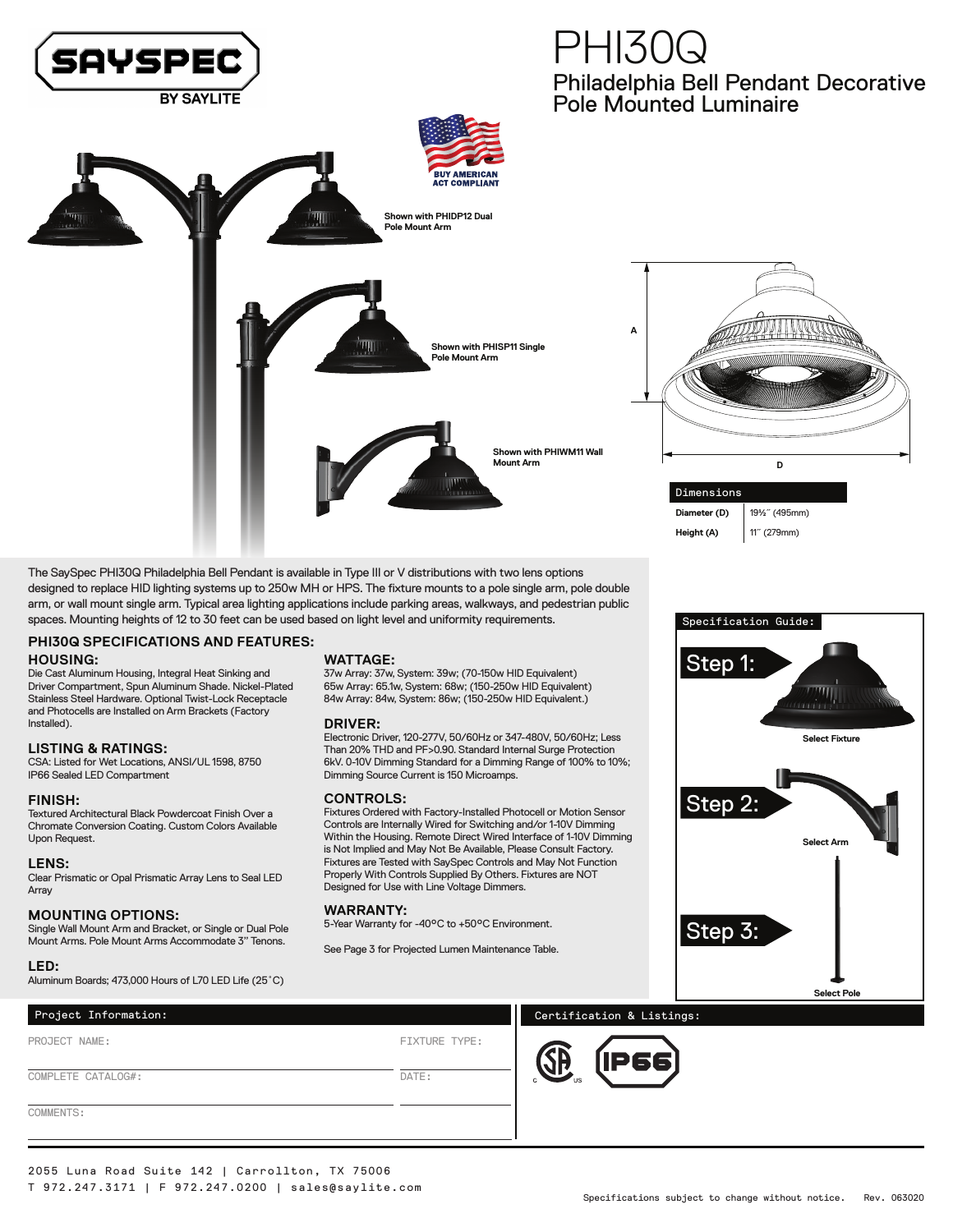

| Step 1:                                                                                                                                                                   |                                          | <b>SELECT FIXTURE</b>                    |                                      |                                                                             |                                                                        |                                                      |                                                                                                                                                                                                                                                                                       | Step 2:                                                                                                                                                                                                                        | <b>SELECT ARM</b>                                                                                                                                                                                           |                                                                                                                |  |  |  |
|---------------------------------------------------------------------------------------------------------------------------------------------------------------------------|------------------------------------------|------------------------------------------|--------------------------------------|-----------------------------------------------------------------------------|------------------------------------------------------------------------|------------------------------------------------------|---------------------------------------------------------------------------------------------------------------------------------------------------------------------------------------------------------------------------------------------------------------------------------------|--------------------------------------------------------------------------------------------------------------------------------------------------------------------------------------------------------------------------------|-------------------------------------------------------------------------------------------------------------------------------------------------------------------------------------------------------------|----------------------------------------------------------------------------------------------------------------|--|--|--|
| Order Information Example:                                                                                                                                                |                                          |                                          | PHI301QF1X84U5KCBSF                  |                                                                             |                                                                        |                                                      |                                                                                                                                                                                                                                                                                       | Order Information Example:<br>PHIDP12BR7                                                                                                                                                                                       |                                                                                                                                                                                                             |                                                                                                                |  |  |  |
|                                                                                                                                                                           |                                          |                                          |                                      |                                                                             |                                                                        |                                                      |                                                                                                                                                                                                                                                                                       |                                                                                                                                                                                                                                |                                                                                                                                                                                                             |                                                                                                                |  |  |  |
| <b>PHI301Q</b>                                                                                                                                                            |                                          |                                          |                                      |                                                                             |                                                                        |                                                      |                                                                                                                                                                                                                                                                                       |                                                                                                                                                                                                                                |                                                                                                                                                                                                             |                                                                                                                |  |  |  |
| Model                                                                                                                                                                     | Optics                                   | Wattage                                  | Driver                               | <b>CCT</b>                                                                  | Lens                                                                   | Color                                                | Options                                                                                                                                                                                                                                                                               | Model                                                                                                                                                                                                                          | Color<br>$B = Black$                                                                                                                                                                                        | Options<br>R3=3-Pin Twist Lock                                                                                 |  |  |  |
| PHI301Q=LED<br>Philadelphia Bell<br>Pendant                                                                                                                               | C=Type III<br>$F = Type V$               | $1X37 = 37w$<br>$1X65 = 65w$<br>1X84=84w | $U = 120 - 277V$<br>$H = 347 - 480V$ | 3K=3000K*<br>4K=4000K<br>5K=5000K<br>*84w Type V<br>& 65w Type<br>III Only. | $C = C$ lear<br>Prismatic<br><b>Array Lens</b><br>L=Opal Array<br>Lens | $B = Black$<br>$C =$ Custom<br>(Consult<br>Factory)  | SF=Single Fuse (120-277V Only)<br>DF=Double Fuse (480V Only)<br><b>SP</b> =Surge Protection<br>S2=Microwave Sensor with<br>Dimming for Mounting Heights of<br>8 to 40'. (120-277V Only)<br>S4=Microwave On/Off Motion<br>Sensor for Mounting Heights of 8'<br>to 19', (120-277V Only) | PHIWM11= Single Wall<br><b>Mount Arm</b><br>PHISP11= Single Pole<br><b>Mount Arm</b><br>PHIDP12= Dual Pole<br><b>Mount Arm</b>                                                                                                 | <b>Photocell Receptacle</b><br>R5=5-Pin Twist Lock<br><b>Photocell Receptacle</b><br>R7=7-Pin ANSI C136.41-<br>2013 Twist Lock Photocell<br>Receptacle<br>Photocell Option not<br>available with Wall Mount |                                                                                                                |  |  |  |
| Arm.<br><b>SELECT POLE</b><br>Step 3:                                                                                                                                     |                                          |                                          |                                      |                                                                             |                                                                        |                                                      |                                                                                                                                                                                                                                                                                       |                                                                                                                                                                                                                                |                                                                                                                                                                                                             |                                                                                                                |  |  |  |
| Notes:<br>Order Information Example:<br>PIT2555BP3                                                                                                                        |                                          |                                          |                                      |                                                                             |                                                                        |                                                      |                                                                                                                                                                                                                                                                                       |                                                                                                                                                                                                                                |                                                                                                                                                                                                             |                                                                                                                |  |  |  |
| <b>PIT</b>                                                                                                                                                                |                                          |                                          | B                                    | P <sub>3</sub>                                                              |                                                                        |                                                      | size based on pole dimensions.                                                                                                                                                                                                                                                        | 1. Straight Round Aluminum Poles include anchor bolts standard, consult dimension table for<br>2. Straight Round Aluminum Poles include square 2-piece black base cover.                                                       |                                                                                                                                                                                                             |                                                                                                                |  |  |  |
| Model                                                                                                                                                                     | Height/Shaft/Gauge<br>(Pick One)         |                                          | Color                                | Pole Top<br>Mounting                                                        | Options                                                                |                                                      |                                                                                                                                                                                                                                                                                       | custom lengths. Consult Factory.                                                                                                                                                                                               |                                                                                                                                                                                                             | 3. Straight Round Aluminum Poles available in standard lengths as shown. Poles can be cut to                   |  |  |  |
|                                                                                                                                                                           | 4" Round                                 | 5" Round                                 |                                      |                                                                             |                                                                        |                                                      |                                                                                                                                                                                                                                                                                       | SEE PIT STRAIGHT ROUND ALUMINUM                                                                                                                                                                                                |                                                                                                                                                                                                             |                                                                                                                |  |  |  |
| <b>PIT=Straight</b>                                                                                                                                                       | 5mm Wall<br>$2045 = 20'$                 | 5mm Wall<br>$2555 = 25$                  | $B = Black$                          | $P3 = 2\%$ " x 4"H Tenon                                                    |                                                                        | (Leave Blank)=No Options                             |                                                                                                                                                                                                                                                                                       | <b>POLE SPEC SHEET FOR ADDITIONAL</b>                                                                                                                                                                                          |                                                                                                                                                                                                             |                                                                                                                |  |  |  |
| Round Aluminum<br>Pole                                                                                                                                                    |                                          |                                          |                                      |                                                                             |                                                                        | LAB=Less Anchor Bolts (2)<br>LBC=Less Base Cover (3) |                                                                                                                                                                                                                                                                                       | <b>SPECIFICATIONS AND EPAS</b>                                                                                                                                                                                                 |                                                                                                                                                                                                             |                                                                                                                |  |  |  |
|                                                                                                                                                                           |                                          |                                          |                                      |                                                                             |                                                                        |                                                      |                                                                                                                                                                                                                                                                                       |                                                                                                                                                                                                                                |                                                                                                                                                                                                             |                                                                                                                |  |  |  |
| Order Information Example:                                                                                                                                                |                                          |                                          |                                      | PARF422DBBLAB                                                               |                                                                        |                                                      | Notes:                                                                                                                                                                                                                                                                                |                                                                                                                                                                                                                                |                                                                                                                                                                                                             |                                                                                                                |  |  |  |
| <b>PIT</b>                                                                                                                                                                |                                          |                                          | B                                    |                                                                             |                                                                        |                                                      |                                                                                                                                                                                                                                                                                       | 1. Fluted Aluminum Extruded Poles include anchor bolts standard.<br>2. Fluted Aluminum Extruded Poles include removable 3" aluminum tenon.<br>3. Fluted Aluminum Extruded Poles can be cut to custom lengths. Consult factory. |                                                                                                                                                                                                             |                                                                                                                |  |  |  |
| Model                                                                                                                                                                     | Shaft/Height/Style                       |                                          | Color                                | Options                                                                     |                                                                        |                                                      |                                                                                                                                                                                                                                                                                       |                                                                                                                                                                                                                                |                                                                                                                                                                                                             | SEE PIT FLUTED ALUMINUM EXTRUDED                                                                               |  |  |  |
| <b>PIT=Fluted</b>                                                                                                                                                         | 416AB=16 <sup>2</sup> Anchor Base Pole   |                                          | <b>B</b> =Black                      |                                                                             | (Leave Blank) = No Options                                             |                                                      |                                                                                                                                                                                                                                                                                       | POLE SPEC SHEET FOR ADDITIONAL                                                                                                                                                                                                 |                                                                                                                                                                                                             |                                                                                                                |  |  |  |
| Aluminum Extruded<br>Pole                                                                                                                                                 | 422DB=22 <sup>'</sup> Direct Burial Pole |                                          |                                      |                                                                             | LAB= Less Anchor Bolts (2)                                             |                                                      |                                                                                                                                                                                                                                                                                       | <b>SPECIFICATIONS AND EPAS</b>                                                                                                                                                                                                 |                                                                                                                                                                                                             |                                                                                                                |  |  |  |
| MOUNTING OPTIONS:                                                                                                                                                         |                                          |                                          |                                      |                                                                             |                                                                        |                                                      |                                                                                                                                                                                                                                                                                       |                                                                                                                                                                                                                                |                                                                                                                                                                                                             |                                                                                                                |  |  |  |
| <b><i>Additional</i></b><br>PHI301Q with Single Wall Mount Arm (PHIWM11)<br>Single Wall Mount Arm. Black Powdercoat Finish, Includes Hardware.<br>Mounts Directly to Wall |                                          |                                          |                                      |                                                                             | Requires 3" Tenon.                                                     |                                                      | PHI301Q with Single Pole Mount Arm (PHISP11)<br>Single Pole Mount Arm. Black Powdercoat Finish, Includes Hardware.                                                                                                                                                                    | Requires 3" Tenon.                                                                                                                                                                                                             |                                                                                                                                                                                                             | PHI301Q with Dual Pole Mount Arm (PHIDP12)<br>Dual Pole Mount Arm, Black Powdercoat Finish, Includes Hardware. |  |  |  |

EPA (EFFECTIVE PROJECTED AREA) **Shown with Mounting Arms.** 

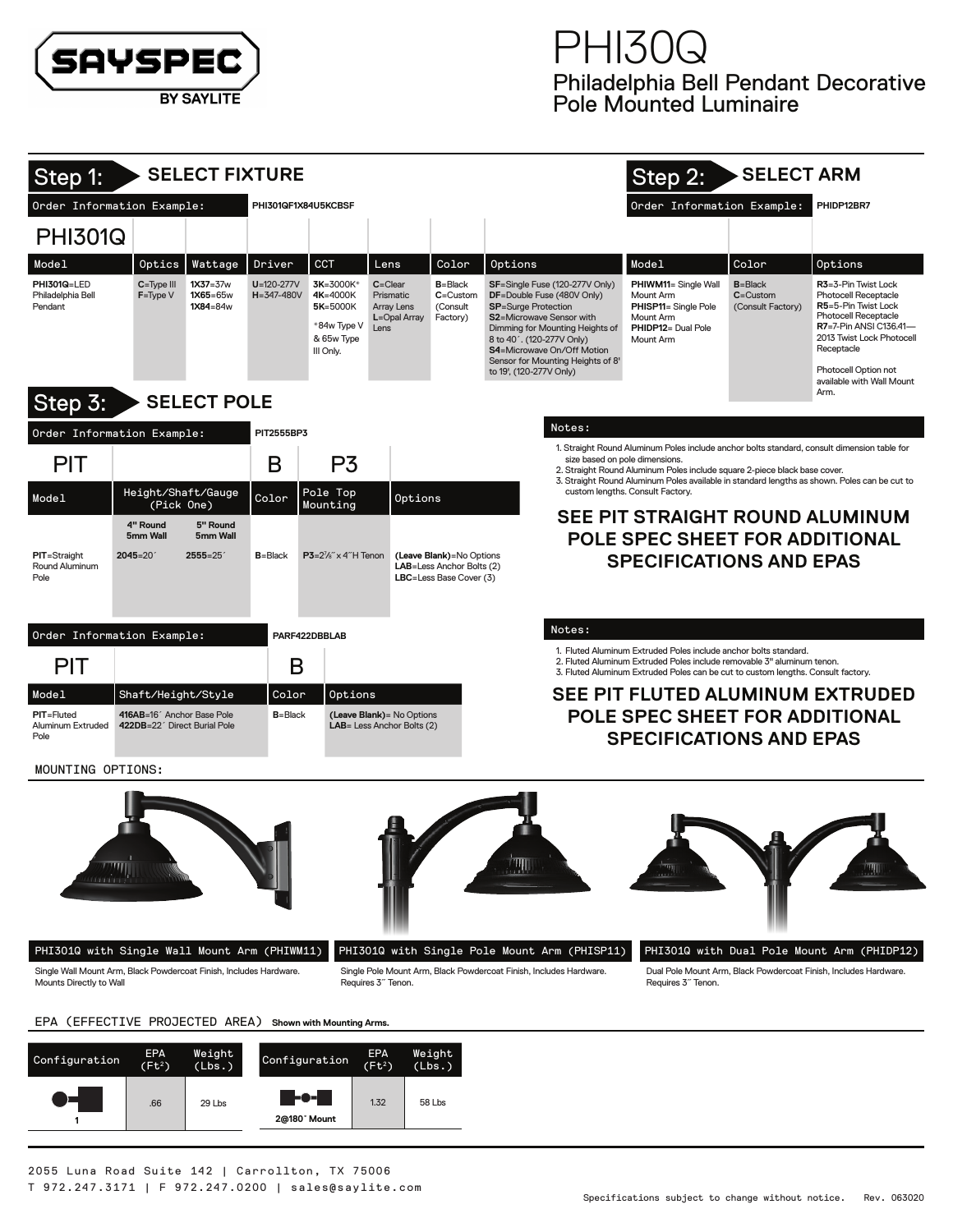T 972.247.3171 | F 972.247.0200 | sales@saylite.com

Philadelphia Bell Pendant Decorative Pole Mounted Luminaire PHI30Q

#### ACCESSORIES & REPLACEMENT PARTS:



| Accessories<br>(Order Separately, Field Installed) |                                                                                                                                                          |  |  |  |  |  |  |  |  |
|----------------------------------------------------|----------------------------------------------------------------------------------------------------------------------------------------------------------|--|--|--|--|--|--|--|--|
| P18131                                             | Twist Lock Non-Shorting (Open) Cap Disconnects<br>Service to Fixture for Temporary or Permanent Dis-<br>abling (Fixture Always Off). IP65, 480V Maximum. |  |  |  |  |  |  |  |  |
| P18132                                             | <b>Twist Lock Shorting Cap Provides Fixed Service</b><br>to Fixture (Fixture Always on), IP65, Rated Load<br>7200w Tungsten.                             |  |  |  |  |  |  |  |  |
| P18140                                             | 110-120VAC Instant Twist Lock Photocell                                                                                                                  |  |  |  |  |  |  |  |  |
| P18150                                             | 120VAC Time Delay Twist Lock Photocell                                                                                                                   |  |  |  |  |  |  |  |  |
| P18152                                             | 277VAC Time Delay Twist Lock Photocell                                                                                                                   |  |  |  |  |  |  |  |  |
| P18156                                             | 120-277VAC Universal Twist Lock Photocell                                                                                                                |  |  |  |  |  |  |  |  |
| P18157                                             | 480VAC Time Delay Twist Lock Photocell. For 480V<br>use only.                                                                                            |  |  |  |  |  |  |  |  |

# Replacement Parts (Order Separately, Field Installed) P17117 Internal Microwave Sensor with Dimming for Mounting Heights of 8 to 40´. 120-277VAC, 50/60Hz.

| P17123 | Internally Mounted Microwave On/Off Motion Sensor for |  |  |  |  |  |  |
|--------|-------------------------------------------------------|--|--|--|--|--|--|
|        | Mounting Heights of 8' to 19', 120-277VAC, 50/60Hz    |  |  |  |  |  |  |

PHOTOMETRIC DATA